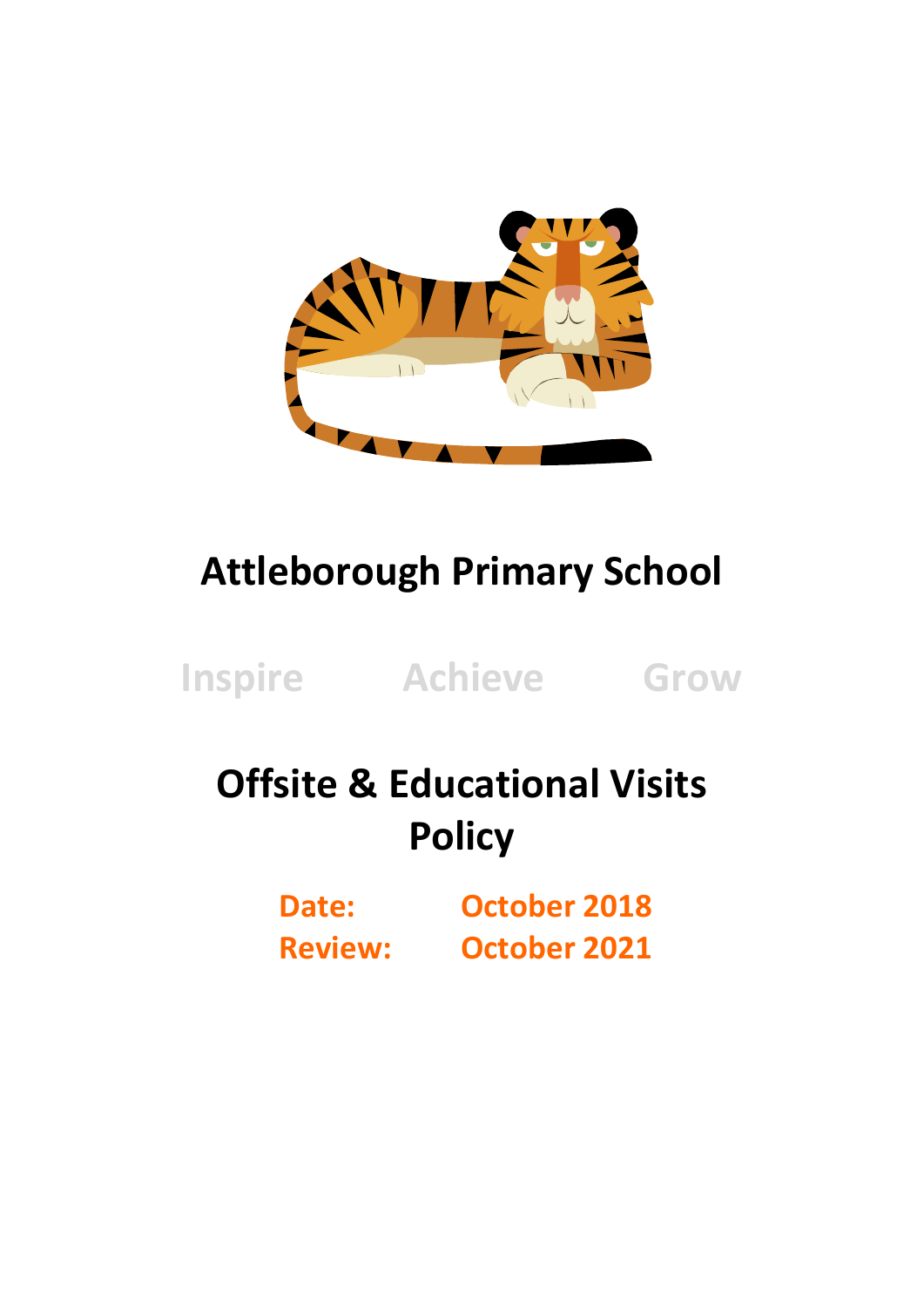The school has formally adopted, through its Governing Board, the Norfolk 'Guidance for Offsite Visits'. [www.oeapng.info](http://www.oeapng.info/) and as outlined on EVOLVE [www.norfolkvisits.org.uk](http://www.norfolkvisits.org.uk/) Further procedures have been agreed with the Governing Board to ensure that this policy is adhered to.

## **Aims and purposes of Offsite Visits**

The school has a strong commitment to the added value of learning outside the classroom and beyond the school premises. It will seek to provide a broad & balanced range of Learning Outside the Classroom opportunities for all its pupils.

Each year the school will arrange a number of activities that take place off the school site and out of school hours, which support the aims of the school. The range of activities which the Governing Board has given its approval includes:

- Out of hours clubs (music, drama, art, science, sport, homework etc)
- School sports teams
- Regular local visits (places of worship, swimming, other local amenities)
- Day visits for particular groups
- Residential visits
- Overseas visits
- Adventurous Activities.

#### **Approval Procedure**

The Governing Board has delegated the consideration and approval of offsite visits and activities to the EVC. The Head teacher has nominated Tom Copland as the Educational Visits Co-ordinator (EVC) and the Governing Board has approved this appointment and the EVC has received training by the Local Authority (LA).

Before a visit is advertised to parents the Head teacher and EVC will approve the initial plan. The Headteacher/EVC will also approve the completed plan and risk assessments for the visit before departure. This will be undertaken using EVOLVE as the planning and approval system. [www.norfolkvisits.org.uk](http://www.norfolkvisits.org.uk/)

The school has agreed a policy for categorising its visits in line with NCC guidance i.e.:

Level 3 visits must be approved via Evolve and the LA's on-line approval gained.

Level 2 Day visits approved at school level on Evolve by EVC & Head.

Level 1 Local regular day visits, this school has chosen to post a list of its Level 1 visits in the document library of Evolve & will use in-house systems to record & approve such visits.

It confirms that set of standard operating procedures (SOP) or generic risk assessments (GRA) existed for these Level 1 visits. (SOP guidance is in the Evolve Document Library).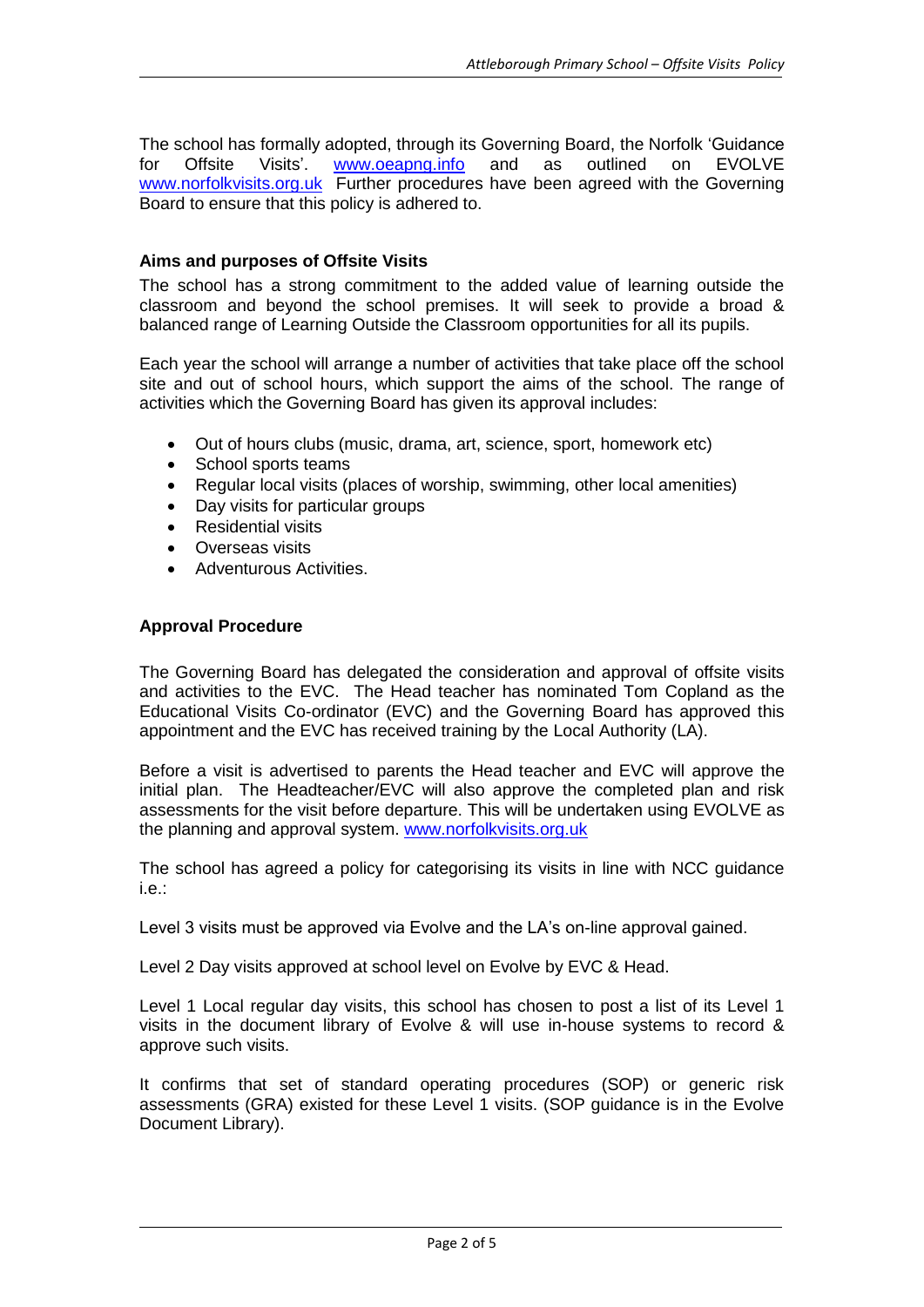## **Definition of Levels:**

**Level 3** = Overseas, Residential or Adventurous visits

**Level 2** = Day visits not in this school list of Level 1. [These must be approved on-line at school level on Evolve].

**Level 1** = Local & regular visits, that you have generic risk assessments' & standard operating procedures for.

### **Staffing**

The school recognises the key role of accompanying staff in ensuring the highest standards of learning, challenge and safety on a school visit.

Staff are encouraged and supported to develop their abilities in organising and managing visits. There will be a system within the school to allow less experienced members of staff to work alongside more experienced colleagues on visits. The selection of staff for offsite visits will be a key priority in the initial approval of any proposed visit. Staff will be suitably qualified and experienced for proposed activities.

The school values and recognises the contribution of volunteer adults and parent helpers assisting with offsite activities and visits. Any volunteer will be approved by both the Head and Visit Leader and is entered on the voluntary helpers list kept by the school. They will be carefully briefed on the scope of their responsibility. Where it is appropriate the school will ensure that DBS screening is available for volunteers.

The appointed Visit Leader will be fully supported in the tasks required to arrange the visit. This will include, as necessary, making time or finances available to conduct an exploratory visit, briefing teachers and/or other staff, accessing training courses, reviewing and evaluating the visit or identifying time when the leader and EVC might work in partnership to undertake planning and risk assessments.

Visit staff will not be under the influence of alcohol or other drugs such that their ability to recognise hazards or respond to emergencies is in any way restricted.

#### **Risk Assessment**

The Visit Leader will seek to identify any significant risks from any activity that is under their control and take appropriate steps to ensure all participants are safe. Good practice precautions and safety measures will be taken and this will be recorded in a risk assessment.

#### **External Activity Providers**

Where external contractors are involved in organising all or part of the visit, the contract will be made with the school on behalf of the pupils. All payments for the visit will be made through the school accounts.

The Visit Leader will make appropriate checks before committing the school to the contract. This will include seeking assurances about health and safety, and any accreditation and licensing. Wherever possible the school will seek to use holders of the Learning Outside the Classroom Quality Badge for which no providers contracts or other assurance checks are required.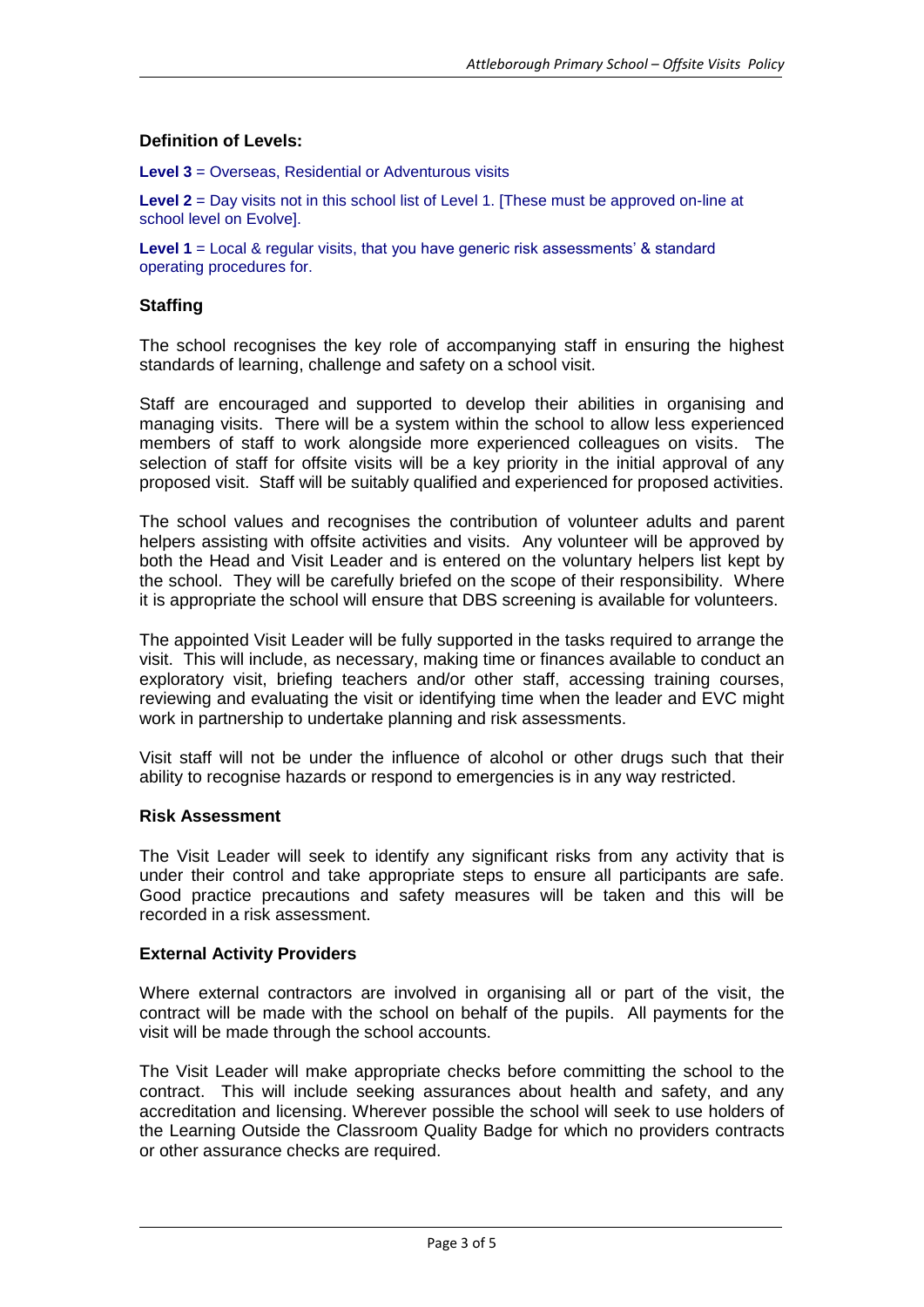## **Parental Consents**

Written consent from parents will not be required for pupils to take part in the majority of off-site activities organised by the school as most of these activities take place during school hours and are a normal part of a child's education at school. However, parents will be told where their child will be at all times and of any extra information or measures required.

Written consent will be requested for activities that need a higher level of risk management or those that take place outside school hours. The school has a standard form, which will be used for this purpose.

As part of the parent consent they will be fully informed of the activities and arrangements for the visit. For all residential visits parents will be invited to a briefing meeting where they can ask for clarification of any aspect of the itinerary and organisation of the visit.

The school has policies for Charging and Remissions use of Pupil Premium, Behaviour and Inclusion, which applies to all visits.

## **The expectations of Pupils and Parents**

The school has a clear code of conduct for school visits based on the school 'Behaviour Policy'. This code of conduct will be part of the condition of booking by the parents. Pupils, whose behaviour is such that the Visit Leader is concerned for their safety, or for that of others, can be withdrawn from the activity. The Visit Leader will consider whether such pupils should be sent home early and parents will be expected to cover any costs of the journey home early.

#### **Emergency Procedures**

The school will appoint a member of the Senior Leadership Team (SLT) as the emergency contact for each visit. All major incidents should immediately be relayed to this person, especially those involving injury or that might attract media attention.

The Visit Leader will leave full details of all pupils and accompanying adults on the visit with the emergency contact, including the home contact details of parents and next-of-kin, as appropriate.

All incidents and accidents occurring on a visit will be reported back and recorded following normal school procedures for reporting and investigating accidents.

#### **Review by the Local Authority**

The school is supported in its arrangements for offsite visits by the County Council. Where necessary the school will seek advice from the Adviser for Outdoor Learning.

All visits that involve an overnight stay, going abroad and any that involve adventurous activities will be notified to the LA prior to departure. The LA will provide an independent reassurance check of the plan and the precautions and safety measures that will be taken.